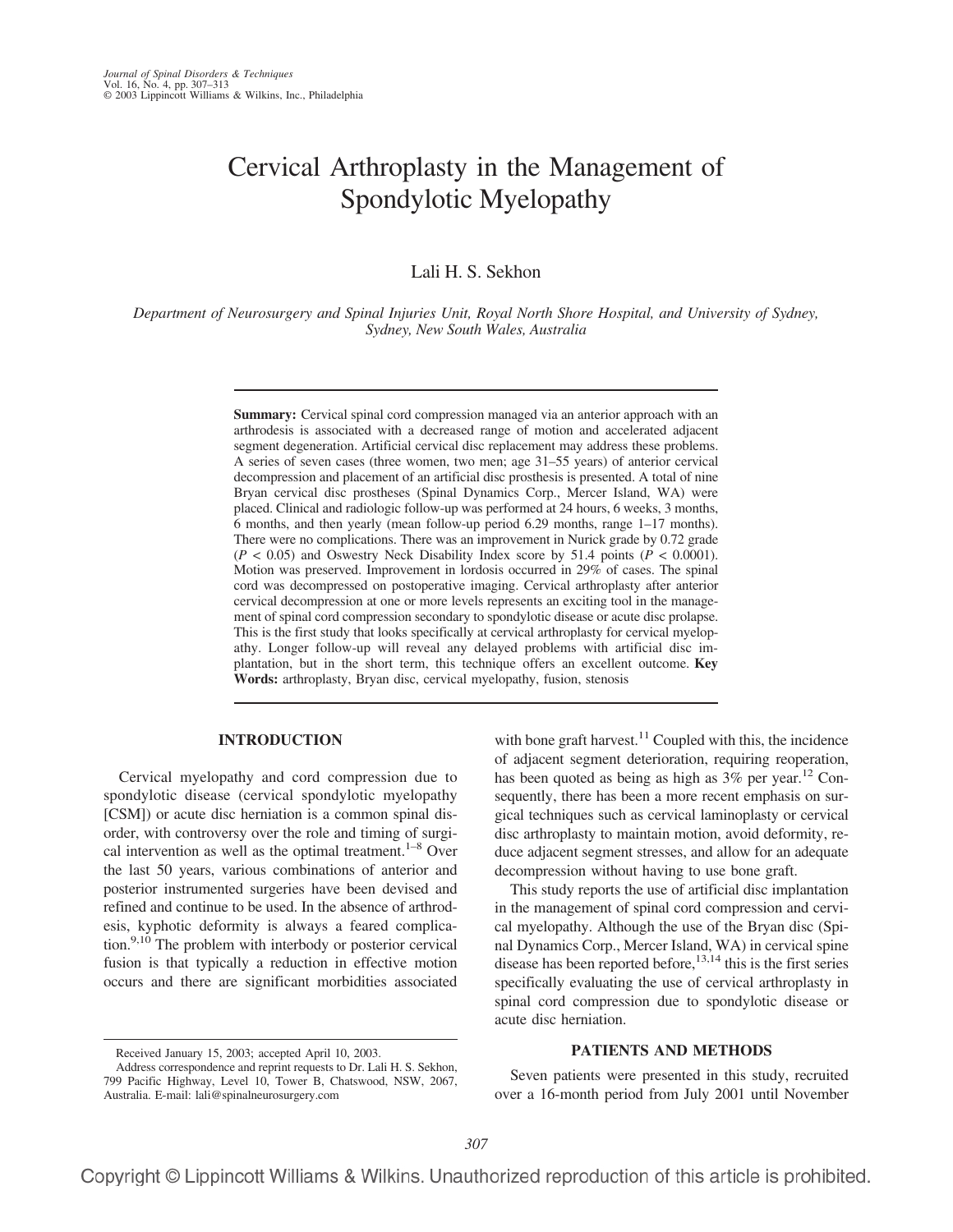2002, with all surgeries performed by a single surgeon. All patients had preoperative magnetic resonance imaging (MRI) scans of the cervical spine demonstrating spinal cord compression and/or had a clinical cervical myelopathy. All would normally have qualified for and be offered an anterior cervical decompression and fusion with iliac crest autograft and instrumentation. Exclusion criteria for this group included kyphotic deformity, severe multilevel spondylotic disc degeneration, spinal cord injury with possible instability, and pure radiculopathy secondary to posterolateral disc protrusion or foraminal stenosis. If the affected disc space could not be visualized on a lateral supine cervical x-ray, cervical arthroplasty was not offered. The group was not randomized but prospectively followed. All patients requested cervical arthroplasty when the various surgical options were discussed.

The demographics of the patients selected for this study are summarized in Table 1. There were four men and three women with ages ranging from 31 to 55 years (mean age 42.9 years), and symptoms were present from 0.75 to 72 months (mean 16 months). Two of seven patients (29%) were active cigarette smokers. All patients had a detailed neurologic examination and Nurick grading<sup>15</sup> preoperatively. All patients completed an Oswestry Neck Disability Index assessment  $(ONDI)^{16}$  and also scored their neck and arm symptoms from 0 to 3 (0 = nil, 1 = mild, 2 = moderate,  $3$  = severe). All patients had preoperative static and dynamic cervical spine x-rays, MR scanning, and computed tomography (CT) scanning of the cervical spine. All imaging studies were independently reviewed. It was explained that if intraoperatively arthroplasty could not be done, an interbody fusion would be performed.

Preoperative assessment revealed three of seven patients (43%) had myelopathic dysfunction of at least Nurick grade II. Five of seven patients (71%) had symptoms or signs of radiculopathy in addition to myelopathic symptoms or signs. No patient had pure radiculopathy. Four of seven patients (57%) had high signal in the spinal cord, suggesting edema or myelomalacia on T2-weighted MRI. Typical preoperative imaging is shown in Figure 1. Osteophytic compression was present in six of seven cases (86%), with two of seven cases (29%) having significant

disc herniation. No patient had preoperative kyphotic deformity, but six of seven did have loss of normal cervical lordosis (86%). Dynamic cervical x-rays preoperatively showed no evidence of instability or hypermobility.

Surgical intervention followed the recommendations by the designers of the Bryan cervical disc prosthesis (Spinal Dynamics Corp.). The operative technique has been described elsewhere.<sup>13,14</sup> In brief, after the administration of general anesthesia, endotracheal intubation was effected and the procedure performed in the supine position under fluoroscopic control. The head was placed on a soft cushion in gentle extension with a rolled towel behind the neck. For single-level disease, a left-sided transverse cervical skin incision was used, and for two-level disease, either this incision or an oblique left-sided paramedian incision was used. On two occasions, the C6–C7 disc space was difficult to visualize radiographically in the supine position, although it had been well visualized in the erect position and careful arm retraction as well as digital fluoroscopy coned down to the affected level was required. No case was abandoned because of this problem. An extensile exposure of the anterior cervical spine was effected, and after standard microsurgical decompression of the spinal cord, one or more artificial disc prostheses were placed. The posterior longitudinal ligament was excised in every case. The sizes of the prosthesis ranged in diameter from 14 to 17 mm (see Table 3). No collar was placed postoperatively. All patients were monitored in our high-dependency unit overnight and mobilized the day following surgery. All patients were discharged within 48–72 hours after surgery. All patients returned to work within 2–4 weeks after surgery.

Postoperative evaluations incorporated the same interval clinical and radiologic evaluations that were performed preoperatively. Postoperative evaluation was performed at 24 hours, 6 weeks, 3 months, 6 months, and then yearly. An independent radiologist assessed all imaging. Static and dynamic x-rays were performed at every follow-up point, but MR scanning was done only at 6 weeks and 12 months. CT scanning was performed at 24 hours and then 6 and 12 monthly. Follow-up periods ranged from 1 to 17 months (mean 6.3 months). An assessment of

**TABLE 1.** *Patient demographics*

| Patient<br>no. | Age<br>(yrs) | <b>Sex</b> | Preop.<br>Nurick<br>grade | Preop.<br>neck<br>symptoms <sup>a</sup> | Preop.<br>arm<br>symptoms | Preop.<br><b>ONDI</b> | Smoker         | Acute disc<br>herniation | Cervical<br>spondylosis | Duration of<br>symptoms<br>(mos) | Cord<br>compression<br>on MR scanning | Cord signal<br>change<br>of MR | Preop.<br>cervical<br>deformity |
|----------------|--------------|------------|---------------------------|-----------------------------------------|---------------------------|-----------------------|----------------|--------------------------|-------------------------|----------------------------------|---------------------------------------|--------------------------------|---------------------------------|
|                | 38           | M          | П                         |                                         |                           | 42                    | N <sub>0</sub> | No                       | Yes                     |                                  |                                       |                                | Loss of lordosis                |
|                | 55           | F          |                           |                                         |                           | 76                    | No             | No                       | Yes                     |                                  |                                       | N                              | Loss of lordosis                |
| 3              | 46           | M          |                           |                                         |                           | 66                    | Yes            | Yes                      | Yes                     | 0.75                             |                                       | N                              | Loss of lordosis                |
| 4              | 47           | M          | Ш                         |                                         |                           | 34                    | N <sub>0</sub> | No                       | Yes                     |                                  |                                       |                                | Loss of lordosis                |
|                | 49           | F          |                           |                                         |                           | 58                    | N <sub>0</sub> | N <sub>0</sub>           | Yes                     |                                  |                                       |                                | Loss of lordosis                |
| 6              | 31           | M          |                           |                                         |                           | 80                    | N <sub>0</sub> | N <sub>0</sub>           | Yes                     | 72                               |                                       | N                              | Nil                             |
|                | 34           | F          | Ш                         |                                         |                           | 42                    | Yes            | Yes                      | Yes                     | 18                               |                                       |                                | Loss of lordosis                |

 $a_0$  = nil symptoms; 1 = mild symptoms; 2 = moderate symptoms; 3 = severe symptoms.

*J Spinal Disord & Techniques, Vol. 16, No. 4, 2003*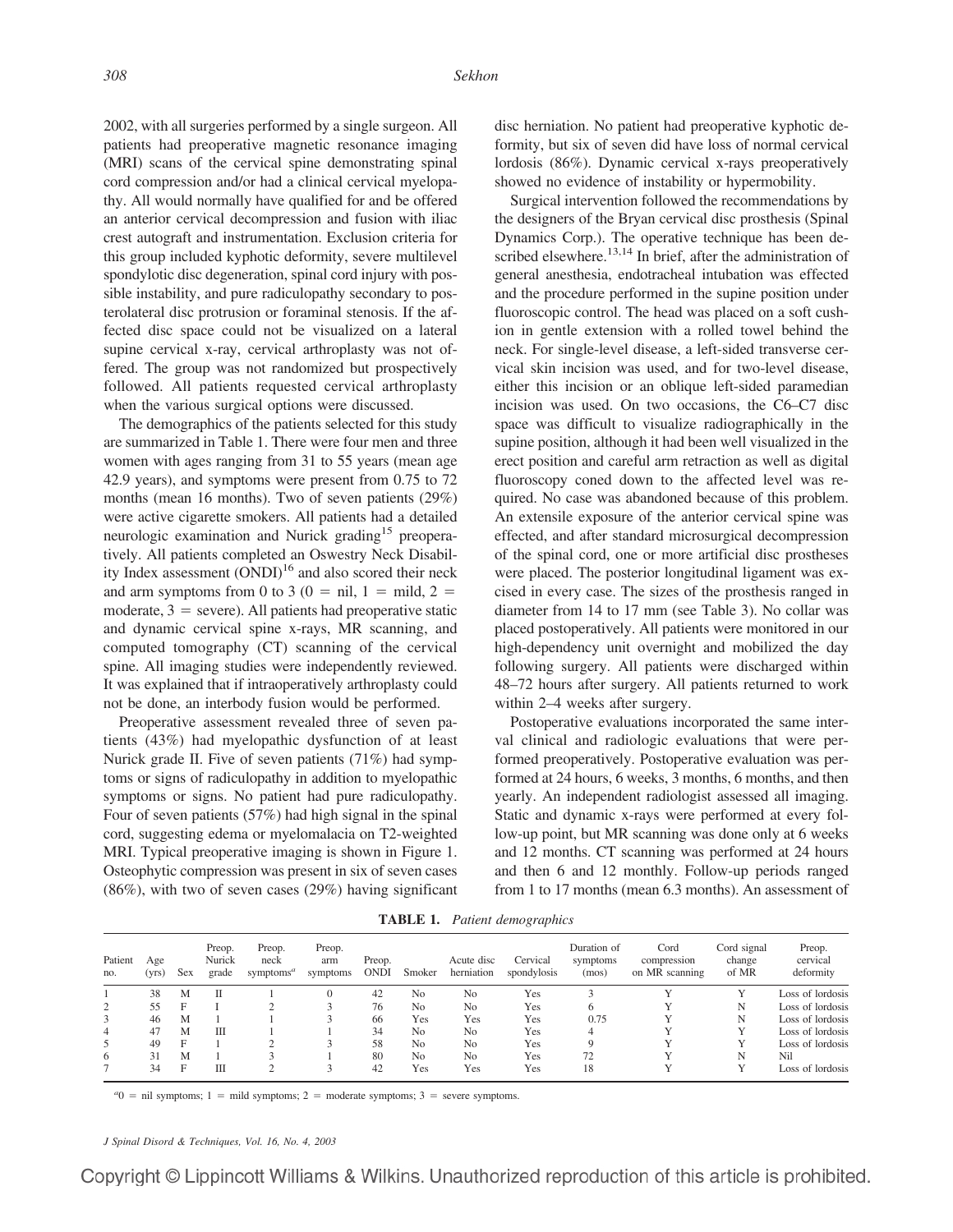

**FIGURE 1.** Preoperative axial CT scan (A) and sagittal MR scan (B), both showing spinal cord compression secondary to spondylotic disease. There is high signal in the spinal cord on the MR scan, and compression is primarily secondary to spondylotic osteophytes, best visualized on the CT.

overall surgical outcome was made using Odom's crite $ria<sup>17</sup>$  (Table 2) in addition to the other outcome measures discussed previously. The surgical and postoperative outcomes are summarized in Table 3. The pre- and postoperative Nurick grades, ONDI scores, and arm and neck symptom scores were compared using two-sample *t* tests

**TABLE 2.** *Odom's criteria*<sup>17</sup>

| Grade     | Definition                                                                                                               |
|-----------|--------------------------------------------------------------------------------------------------------------------------|
| Excellent | All preoperative symptoms relieved, able to carry out daily<br>occupations without impairment                            |
| Good      | Minimum persistence of preoperative symptoms, able to<br>carry out daily occupations without significant<br>interference |
| Fair      | Relief of some preoperative symptoms, but whose physical<br>activities were significantly limited                        |
| Poor      | Symptoms and signs unchanged or worse                                                                                    |

paired for means. A *P* value of <0.05 was regarded as significant. All scores were expressed as means ± SEM.

#### **RESULTS**

A total of nine prostheses were inserted in seven patients. In this group, 88% of patients had either the C5–C6 or the C6–C7 level instrumented. There were no complications in the intraoperative or postoperative period, and all patients noted immediate improvement in preoperative symptoms. There were no deaths. No patients were lost to follow-up, and two patients were seen 1 month after surgery as the latest review. All patients had returned to work by 2–4 weeks postoperatively. The postoperative outcome scores listed in Table 3 are the most recent.

Looking first at clinical outcome, it is apparent from Table 3 that there was a significant improvement in subjective neck and arm symptoms. Neck symptom scores improved from  $1.71 \pm 0.29$  to  $0.43 \pm 0.30$  ( $P < 0.01$ ). Arm symptom scores improved from  $2.00 \pm 0.49$  to  $0.29 \pm 0.29$  $(P < 0.01)$ . The ONDI improved from 56.9  $\pm$  6.8 to 5.40  $\pm$  2.30 ( $P < 0.0001$ ). Both smokers had excellent outcomes. On clinical assessment, there was a statistically significant improvement in the Nurick grade from 1.71  $\pm$  0.36 to 1.00  $\pm$  0.00 (*P* < 0.05). No patient had persisting weakness. Patient 2 did complain of intermittent left arm pain in the C6 distribution but felt it had improved from preoperatively and on imaging there was no residual neural compression. At last follow-up, this patient had persistence of preoperative neck and shoulder discomfort of a lesser degree postoperatively but was able to return to her previous occupation.

Radiologic imaging performed postoperatively is represented in Figures 2–4 and in Table 3. A typical set of postoperative static and dynamic series of x-rays are shown in Figures 2 and 3. Significantly, loss of lordosis was a common preoperative deformity, present in 86% of cases, but some degree of correction did occur in two of seven patients with restoration of cervical lordosis on postoperative imaging. All patients demonstrated a good range of cervical motion on fluoroscopic screening at the final postoperative assessment. It is notable that the in-

*J Spinal Disord & Techniques, Vol. 16, No. 4, 2003*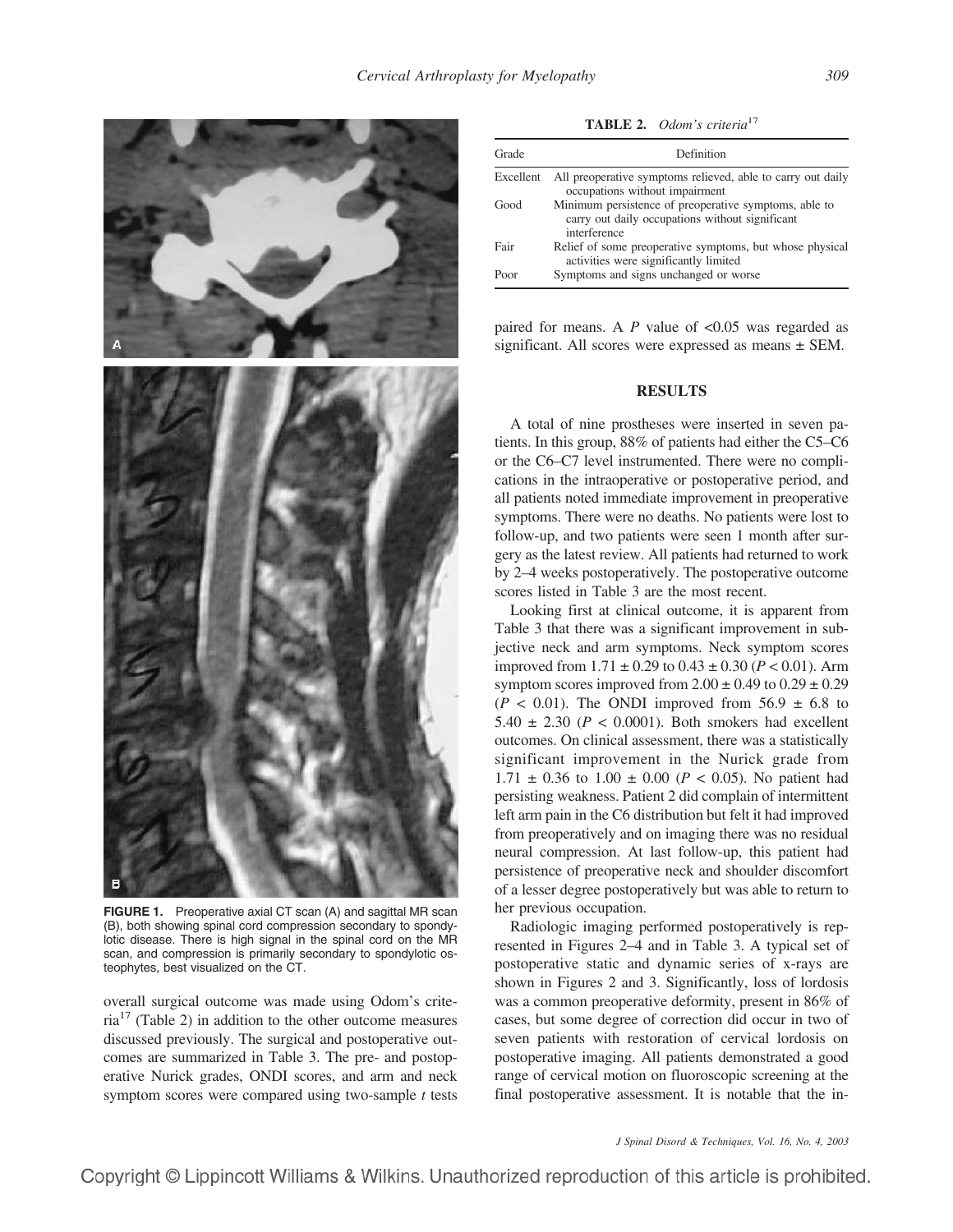| Patient<br>no. | Levels<br>replaced                                              | Size of<br>prosthesis<br>(mm) | Follow-up<br>(mos) | Postop.<br>Nurick<br>$grade^b$ | Postop.<br><b>Neck</b><br>symptoms $a, c$ | Postop.<br>arm<br>symptoms <sup><i>a</i>,<i>d</i></sup> | Postop. deformity | Postop.<br>ONDI <sup>e</sup> | Outcome according<br>to Odom's criteria |
|----------------|-----------------------------------------------------------------|-------------------------------|--------------------|--------------------------------|-------------------------------------------|---------------------------------------------------------|-------------------|------------------------------|-----------------------------------------|
|                | $C5-C6$                                                         | 15                            |                    |                                | $\theta$                                  |                                                         | Lossoflordosis    |                              | Excellent                               |
|                | $C5-C6$                                                         | 14                            | 14                 |                                |                                           |                                                         | Lossoflordosis    | 8                            | Good                                    |
| 3              | $C6-C7$                                                         | 15                            | 6                  |                                | $\Omega$                                  |                                                         | Lossoflordosis    | 16                           | Excellent                               |
| 4              | $C6-C7$                                                         |                               |                    |                                | $\Omega$                                  |                                                         | Lossoflordosis    | $\Omega$                     | Excellent                               |
| 5              | C5-C6, C6-C7                                                    | $16 \times 2$                 |                    |                                |                                           |                                                         | Nil               |                              | Excellent                               |
| 6              | $C6-C7$                                                         | 15                            |                    |                                |                                           |                                                         | Nil               | 10                           | Good                                    |
|                | C <sub>4</sub> -C <sub>5</sub> , C <sub>5</sub> -C <sub>6</sub> | 15.16                         |                    |                                |                                           |                                                         | Nil               |                              | Excellent                               |

**TABLE 3.** *Patient results*

<sup>a</sup> $0 = \text{nil}$  symptoms; 1 = mild symptoms; 2 = moderate symptoms; 3 = severe symptoms. *b*When compared with preoperative values, statistically significant difference  $P > 0.05$ 

<sup>*b*</sup>When compared with preoperative values, statistically significant difference,  $P < 0.05$ .

When compared with preoperative values, statistically significant difference,  $P < 0.01$ .

When compared with preoperative values, statistically significant difference,  $P < 0.01$ .

<sup>e</sup>When compared with preoperative values, statistically significant difference,  $P < 0.0001$ .

crease in the height of the disc space was less than that attained by placing an anterior interbody strut graft.

CT scanning was often more reliable in assessment of placement of the artificial disc prosthesis postoperatively, particularly with reconstructed views, and clearly showed the adequacy of decompression, as demonstrated in Figures 3 and 4. The titanium shells did produce artifact on MRI, making the adjacent spinal canal difficult to assess. This occurred in only two of seven patients, but subsequent CT scanning was able to confirm adequate decompression. High signal change in the spinal cord demonstrated on preoperative MR scanning was persistent



FIGURE 2. Postoperative anteroposterior (A) and lateral (B) x-rays after placement of an artificial disc prosthesis at the C6–C7 level in case 3. The prosthesis is centered on the disc space. Minimal change in disc height occurs compared with preoperative films.

*J Spinal Disord & Techniques, Vol. 16, No. 4, 2003*

Copyright © Lippincott Williams & Wilkins. Unauthorized reproduction of this article is prohibited.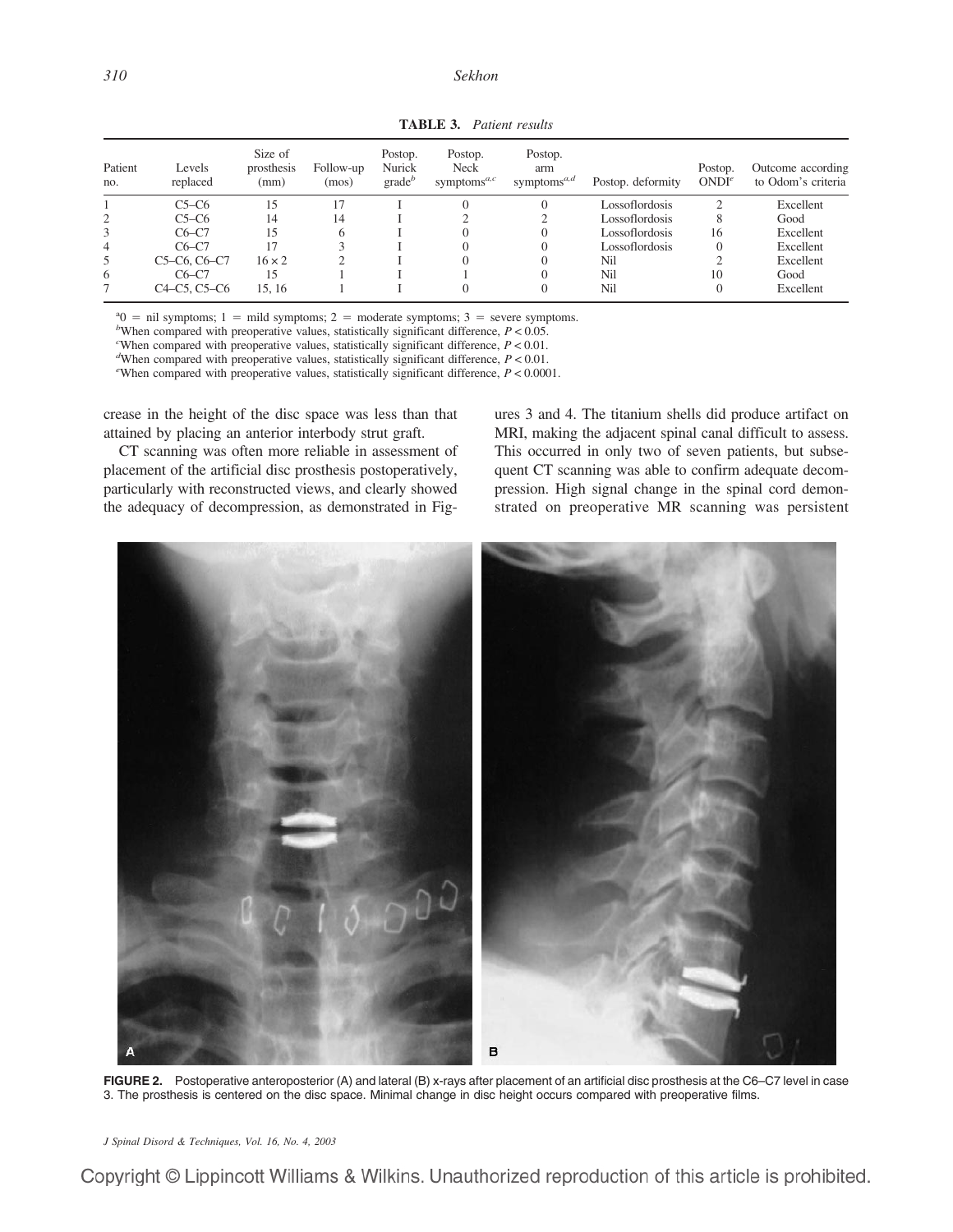

**FIGURE 3.** Lateral flexion/extension x-rays after placement of a C5–C6 artificial disc prosthesis from case 2. Note that normal movement occurs at the instrumented level, as demonstrated by the crowding, then splaying of the C5 and C6 spinous process.

postoperatively, despite adequate decompression, suggesting this was due to myelomalacia or gliosis rather than edema.

Surgical outcome when measured using Odom's crite $ria<sup>17</sup> suggested 100\% of patients had a good or excellent$ outcome (see Table 3).

# **DISCUSSION**

This study presents seven patients with clinical or radiologic spinal cord compression who underwent spinal cord decompression and cervical arthroplasty. Although follow-up periods were relatively short, at most recent follow-up, all had good or excellent outcomes with radiologic evidence of spinal cord decompression and improvement in clinical myelopathy. Motion was preserved. Interestingly, there was also commonly an improvement in associated neck pain, which would suggest predominantly nonmechanical causes of pain. Although the numbers are small, smoking did not adversely affect outcome. This is an important finding that needs further exploration because of the impact of smoking on spinal arthrodesis. Finally, some minor correction of deformity did occur in two patients with restoration of a normal lordosis. No attempt was made to perform arthroplasty in patients with cervical kyphosis for fear of premature failure of the prosthesis due to excessive loading, but minor deformity did not appear to impact adversely on the outcome.

CSM is the most common acquired cause of spinal cord dysfunction. Described first by Stookey in  $1928$ , <sup>18</sup> it was initially attributed to cord compression by cartilaginous nodules of degenerated disc material. The definition of CSM, as a distinct clinical entity, was refined by Clark and Robinson in 1956, when they distinguished this degenerative condition from myelopathy caused by acute disc prolapse.19 CSM is characterized by a progressive chronic segmental compression of spinal cord due to spondylotic change and is the leading cause of spinal cord dysfunction.20–22 The principal neuropathologic features are cystic cavitation, gliosis, degeneration, wallerian degeneration of posterior columns, and posterolateral tracts and anterior horn cell loss at the site of compression.<sup>22,23</sup> The pathologic findings and clinical severity of disease show an excellent correlation.<sup>24</sup> Although there have been extensive reports on clinical and pathologic aspects of CSM, little is known regarding the biochemical and molecular mechanisms of neuronal and axonal degeneration in CSM.<sup>24</sup> There is general agreement that apoptosis, or programed cell death, could play a significant role in the delayed death of oligodendrocytes.

Anterior cervical decompression and fusion, with or without instrumentation, is a widespread surgical intervention for CSM and cord compression due to acute disc prolapse. Cervical anterior interbody fusion has, however, been widely accepted as leading to a reduction in normal cervical spine motion and increasing the stress at adjacent levels.<sup>25–27</sup> Hilibrand et al<sup>12</sup> confirmed a rate of 2.9% per year of developing adjacent segment disease after anterior interbody fusion requiring cervical intervention. Traditionally, the outcome from anterior cervical surgery has been more favorable when compared with posterior decompression, when used in the context of cervical myelopathy.28,29 The reasons for failure of posterior laminectomy alone are unclear, but the development of kyphotic deformity or microinstability may be contributory. Cervical laminoplasty $30-33$  and lateral mass plating in combination with laminectomy34 may hold more promise for both a better clinical outcome and less adjacent segment disease. Ventral pathology causing spinal cord compression is still generally better dealt with by an anterior approach, especially when confined to one or two levels.

Spinal arthroplasty has a relatively short history. Despite the ease of access in the cervical spine, spinal disc replacement surgery has historically concentrated on the lumbar spine. $35-37$  Fernstrom<sup>38</sup> in 1966 introduced an intracorporal endoprosthesis that consisted of a stainlesssteel ball inserted into the center of a lumbar disc after laminectomy. Although Fernstrom focused on lumbar disc prostheses, he also placed these prostheses in the cervical spine. Cummins et  $al<sup>35</sup>$  more recently have described their experience with the Cummin artificial cervical joint. This prosthesis is basically a stainless-steel ball-and-socket joint. A major shortcoming of this design has been the inability to instrument more than one level.

The Bryan cervical disc prosthesis (Spinal Dynamics Corp.) was first reported as being used for the management of cervical spondylotic disease in 2002 by Goffin et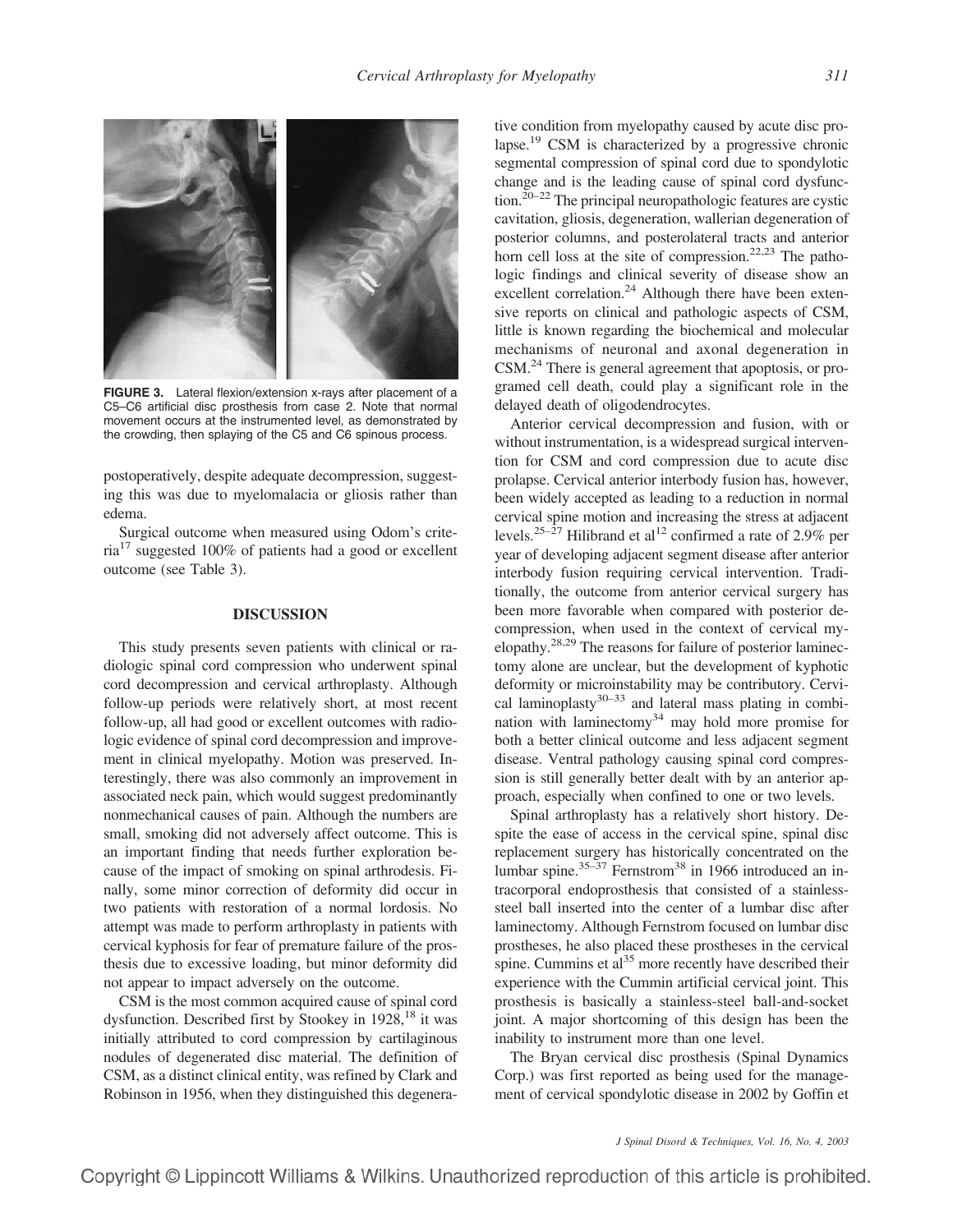

**FIGURE 4.** Postoperative axial CT scan (A) and sagittal MR scan (B), showing the artificial disc prosthesis after surgery in case 3. On the CT, it is evident that the prosthesis occupies most of the space previously occupied by the intervertebral disc. The MR reveals that the titanium shells do cause artifact with this modality, but the canal is still able to be visualized. This was not the case in every postoperative MR scan.

 $al<sup>13</sup>$  and subsequently by Sekhon.<sup>14</sup> This cervical disc prosthesis consists of a polyurethane nucleus designed to fit between two titanium alloy shells. Each shell has an outer titanium porous coating to encourage bony ingrowth and long-term stability. A polyurethane sheath surrounds the nucleus and is attached to the shells with titanium wire, forming a closed compartment. Sterile saline is placed into the prosthesis, and titanium alloy seal plugs provide for its retention. This prosthesis requires precise milling for its placement, and the technique aims at meticulous centering of the prosthesis. Multiple levels can be instrumented but must be visualized on fluoroscopy. Goffin et  $al<sup>13</sup>$  described the use of cervical arthroplasty in an attempt to maintain cervical motion and avoid arthrodesis after decompression. In their study, 60 patients underwent singlelevel anterior cervical decompression and placement of an artificial disc prosthesis. Of note is that 93% of the patients of Goffin et al. predominantly had radiculopathy. They reported follow-up at 12 months with clinical success reported at between 85% and 90%. No subsidence of

the devices was noted, and possibly two patients had device migration. No spondylotic bridging occurred at the implanted disc space. Range of motion was preserved, and no device had been explanted or surgically revised.

The pitfalls of anterior cervical decompression and fusion have been discussed, and the risks of adjacent segment disease have fueled the search for alternative interventions. It is hoped that by combining arthroplasty with anterior cervical decompression, the traditionally good outcomes attained by anterior decompressive procedures can be married to the known advantages of maintenance of normal motion.

# **CONCLUSION**

Artificial cervical disc placement combined with anterior cervical decompression promises to usher in a new era in the management of cervical spine disease. Low morbidity combined with an excellent postoperative outcome and avoidance of the known problems associated with

Copyright © Lippincott Williams & Wilkins. Unauthorized reproduction of this article is prohibited.